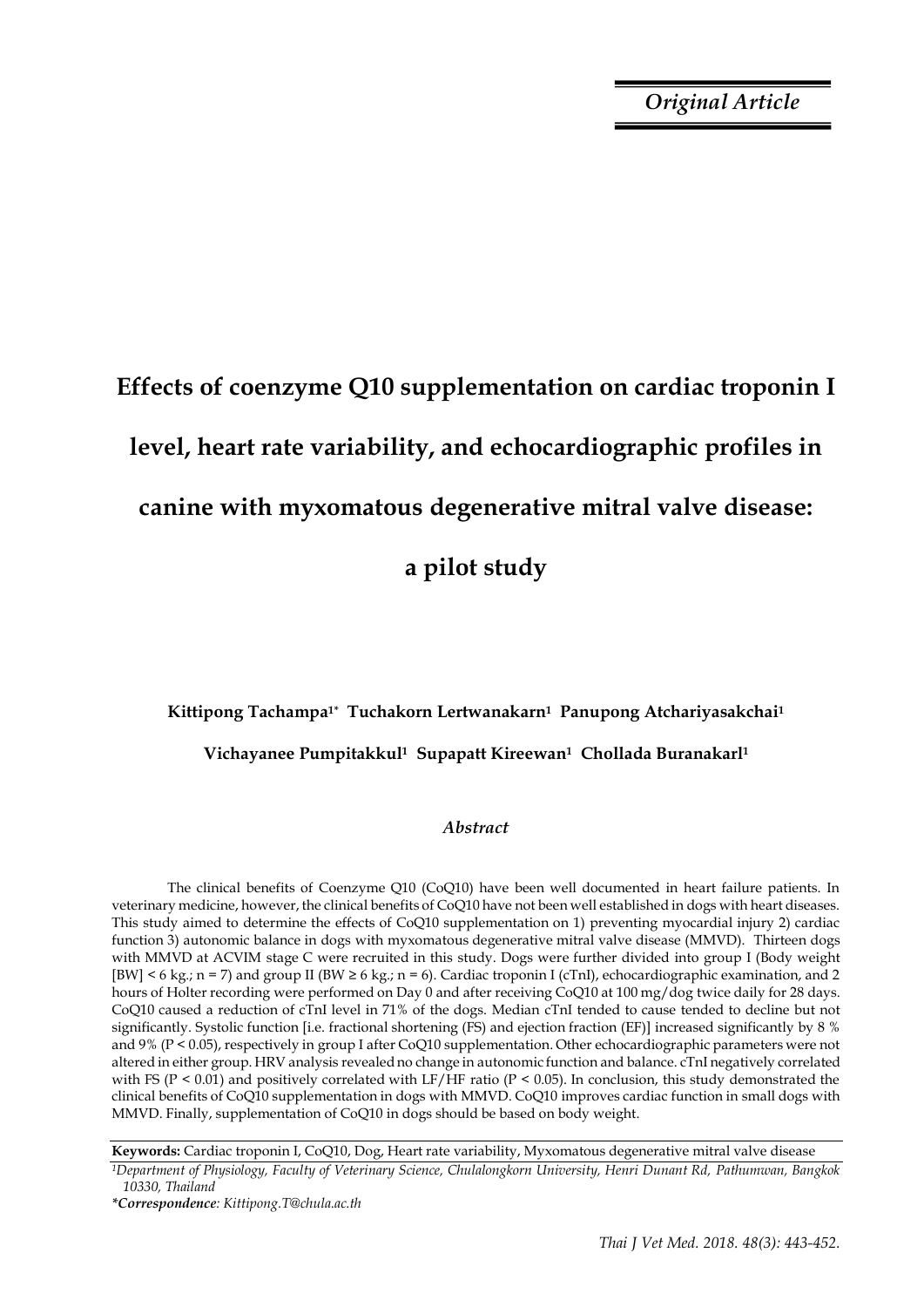#### *Introduction*

Coenzyme Q10 (CoQ10) has been reported to be of benefit and is recommended as a nutraceutical in heart failure (HF) patients. However, the clinical efficacy of CoQ10 in HF patients remains controversial since several studies have reported no advantage of CoQ10 over placebos (DiNicolantonio et al., 2015). Likewise, in veterinary medicine there is also limited information regarding the clinical benefits of CoQ10 in dogs. In fact, only one study has reported the role of CoQ10 in dogs with experimental induced congestive HF (Harker-Murray et al., 2000). Still, CoQ10 is recommended by some review literature extrapolating from human medicine for use in dogs with heart disease (Sagols and Priymenko, 2011).

CoQ10 or ubiquinone is a component in the oxidative phosphorylation process in the mitochondrial membrane which enhances ATP production in the cells. It also possesses an antioxidative effect which reduces free radicals in the cells and promotes cell membrane stabilization (Greenberg and Frishman, 1990; Littarru and Tiano, 2007). In addition, other benefits of CoQ10 on cardiovascular systems have also been mentioned such as improvement of endothelial function, promoting vasodilatory effects and stabilization of some cellular proteins, (Kumar et al, 2009). CoQ10 supplementation has also been shown to attenuate the hypertrophic response in dogs with experimentally induced congestive heart failure (Harker-Murray et al., 2000).

Myxomatous degenerative mitral valve disease (MMVD) is the most common heart disease found in small breed dogs with a high prevalence (ranging between 3.5% and 69.7%) (Detweiler and Patterson, 1965; Whitney, 1974; Thrusfield, 1985). Affected dogs usually present to the veterinarian with signs of left-sided congestive heart failure. As a result of inadequate cardiac output, the body begins to preserve cardiac function by enhancing sympathetic tone and activating renin-angiotensin-aldosterone system (RAAS) (Hillege et al., 2000; Freeman et al., 2005). However, these compensatory effects increase the workload on the heart by increasing energy consumption and utilization which promotes oxidative stress and damage to cardiomyocytes. Consequently, myocardial injury occurs and leads to cardiac remodeling with a further reduction in the heart function. Thus, current medication therapies of MMVD including angiotensin-converting enzyme inhibitors (ACEi), diuretics, and positive inotropes aim to attenuate the progression of the heart disease by reducing heart workload, alters the neurohormonal systems and reduces oxidative stress. Recently, neutraceuticals such as CoQ10 have gained attention as an adjunctive therapy in animals and humans with heart disease.

The clinical benefits of CoQ10 in a dog with MMVD have not yet been investigated. Besides its clinical benefits in heart disease, a study in humans demonstrated that CoQ10 augmented autonomic nervous system (ANS) activity based on heart rate availability (HRV) analysis with some benefits in obese or hyperlipidemia patients (Zheng and Moritani, 2008). Currently, the effect of CoQ10 on the ANS in dogs with heart disease has not been studied. The objective of this study was to determine the clinical benefits of CoQ10 on cardiac and ANS function and its cardio-protective action in MMVD dogs.

#### *Materials and Methods*

The protocol of this study was approved by the Institutional Animal Care and Use Committee, Faculty of Veterinary Science, Chulalongkorn University. Approval and consent form was obtained from the owners of the dogs enrolled in the study.

*Animals:* Thirteen dogs were presented at the Cardiology Unit, Small Animal Teaching Hospital, Faculty of Veterinary Science, Chulalongkorn University, Bangkok, Thailand, for investigation of cardiac disease. All dogs presented with a history of coughing, exercise intolerance and/or syncope with murmur heart sound were included in this study. Congestive HF was determined by the presence of pulmonary edema from the thoracic radiography. All<br>dogs were diagnosed with MMVD by dogs were diagnosed with MMVD by echocardiography and categorized in stage C according to the American College of Veterinary Internal Medicine (ACVIM) (Atkins et al., 2009). All dogs were prescribed a combination of enalapril (0.25- 0.5 mg/kg) twice a day and furosemide (1-4 mg/kg/day) for at least 2 months duration. No other cardiovascular drugs or antioxidant substrates were prescribed prior to the study.

*Study design:* A cross-sectional study with before-andafter design experiment was used in the current research. The effect of CoQ10 was examined in dogs before and after receiving CoQ10 (100 mg soft gels, Trunature®, Costco, Seattle, WA; U.S.A.) at a dosage of 100 mg/dog (Dove, 2001) twice daily for 28 days. Because the recommended dose (Dove, 2001) of CoQ10 was given per animal, the dogs were further divided into 2 groups based on their body weight; group I: body weight less than  $6$  (n = 7) and group II: body weight equal to or more than 6 kg ( $n = 6$ ) to observe whether there is a dose dependent effect of CoQ10. At the day of the experimental study, all dogs were subjected to blood collection, echocardiographic examination and ECG lead attachment for Holter monitoring study.

*Whole blood and serum analysis:* Five ml of blood were collected from the cephalic vein of the dogs and kept in EDTA and/or heparinized tube for measurement of the complete blood count (red blood cells count; RBC, hemoglobin concentration; Hb, hematocrit; Hct, platelet count and white blood cells count; WBC), and biochemical profiles (serum glutamate pyruvate transaminase; SGPT, alkaline phosphatase; ALP, blood urea nitrogen; BUN and creatinine; Cr, respectively). Evaluation of the serum cardiac troponin I (cTnI) was performed using the Quantitative immunochromatography technique (QuickSens 100®, Labotron). The antibody against the C5 domain of human cardiac TnI was used in the assay. Since TnI is highly conserved among species, this assay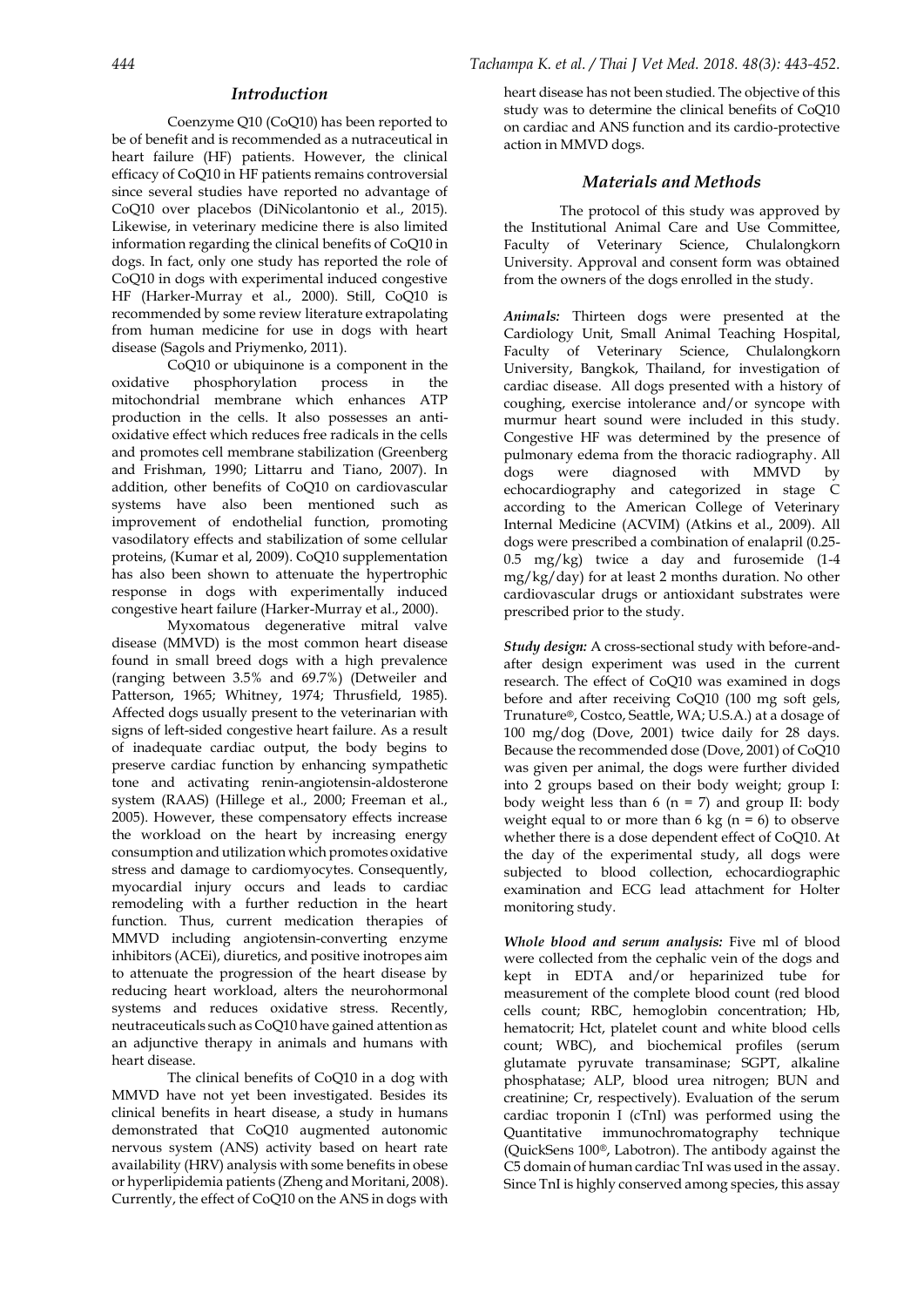is valid for use in dogs (Oyama and Sission, 2004). The detection range of the assay was 0-400 ng/ml.

*Ambulatory electrocardiographic monitoring:* A Holter device (Digital walk FM-180; Fukuda Denshi, Co Ltd. Tokyo, Japan) with 7 electrodes was placed on the dogs for two hours according to the precordial lead placement technique (Pereira et al., 2008) to evaluate the heart rate variability (HRV) as described previously (Chompoosan et al., 2004). The data was analyzed with the SCM-510 software for the HRV in both frequency and time domains. The data was averaged from three consecutive 10 mins based on normal R wave for more than 85% consecutively. HRV parameters were measured at the number of samples 512s. For the frequency domain, high frequency (HF) and low frequency (LF) values, as well as LF/HF ratio, were analyzed. The time domain analysis was analyzed including a standard deviation of total RR interval (SDNN), average of 5-minutes RR interval standard deviation (SDNN index), standard deviation of 5-minutes RR interval average (SDANN), percentage of pairs of adjacent NN intervals differing by more than 50 millisecond (pNN50), the square root of the mean of the sum of the squares of differences between adjacent RR intervals (RMSSD). The vasovagal tone index (VVTI) could be calculated by ln(SDNN) (Pereira et al., 2008; Oliveira et al., 2012).

*Echocardiography:* Echocardiography was performed by one experienced echocardiographer. A right parasternal long axis view was performed to examine the overview of the heart chamber and the mitral valve structure in B-mode. Abnormalities of the mitral valve leaflets were confirmed in B-mode including thickening, prolapse or both. In addition, the mitral regurgitation was assessed by the Doppler-color flow mode. Moreover, M-mode was used to obtain the left atrial diameter (LA), aortic root diameter (AO) and the LA:AO ratio. For the right parasternal short axis view, M-mode was performed to evaluate the interventricular septum (IVS) during systole and diastole, left ventricular internal dimension (LVID) during systole and diastole, left ventricular posterior free wall (LVPW) during systole and diastole and the

percentage of fractional shortening (FS) (Boon, 2011). All the M-mode echocardiographic values were calculated according to the allometric equations of Cornell et al (2004). End diastolic volume index (EDVI), end systolic volume index (ESVI) and, ejection fraction (EF) were calculated by the veterinary Teichholz method formula (de Madron et al., 2016).

*Statistical analysis:* Statistical analyses were done using commercially available software. Results of cTnI concentration were expressed as a median with interquartile range. The Shapiro-Wilk normality test was used to test for the Gaussian distribution. A value of P < 0.05 was considered significant. Results of echocardiographic parameters and HRV parameters were expressed as a mean + standard error of the mean (SEM). The effects of CoQ10 on serum cTnI, HRV and echocardiographic parameters were compared before and after receiving CoQ10 using Wilcoxon matchpaired signed rank test and statistical significance was defined by  $P < 0.05$ . The weight dependent effect of CoQ10 on echocardiographic parameters and HRV between group I and group II were tested by two-way ANOVA with Bonferroni post-test. Pearson's correlation coefficient (r) was used to determine the relationship of cTnI, LF/HF ratio and FS with a significant difference considered at *P*<0.05.

#### *Results*

*Population characteristics:* General characteristics of the study population are shown in Table 1. Thirteen DMVD dogs at the ACVIM stage C were recruited in the study with nine males and four females. The average age of the dogs was slightly higher in group II  $(≥ 6 kg)$  compared with group I (< 6 kg). Various breeds were included in the study which were mostly small breed dogs. The average weight of the group II was higher than in group I. After CoQ10 supplementation, the weight in both groups had not changed significantly (Table 2).

Complete blood count revealed that none of the parameters was significantly changed before and after 28 days of receiving CoQ10 with a fall in normal reference range (data not shown).

| <b>Variables</b>        | Total dogs (n=13) | Group I<br>Dogs $(5 kg.)$ $(n=7)$ | Group II<br>Dogs (≥ 6kg.) $(n=6)$ |
|-------------------------|-------------------|-----------------------------------|-----------------------------------|
| Age (years)             | $10.9 + 0.90$     | $9.71 \pm 1.49$                   | $12.17 \pm 0.65$                  |
| Weight (kg)             | $6.87 \pm 1.00$   | $4.65 \pm 0.57$                   | $9.46 \pm 1.49$                   |
| Breeds (number)         |                   |                                   |                                   |
| Poodle                  | 5                 | っ                                 | 3                                 |
| Miniature Pinscher      | 3                 |                                   |                                   |
| Shih Tzu                |                   |                                   |                                   |
| Pug                     |                   |                                   |                                   |
| Chihuahua               |                   |                                   |                                   |
| American cocker spaniel |                   |                                   |                                   |
| Gender (number)         |                   |                                   |                                   |
| M/Mc/F/Fs               | 6/3/3/1           | 3/2/1/1                           | 3/1/2/0                           |

**Table 1** General characteristics of the study population

Data is presented as mean ± SEM. M male, Mc castrated male, F female, Fs, Spayed female.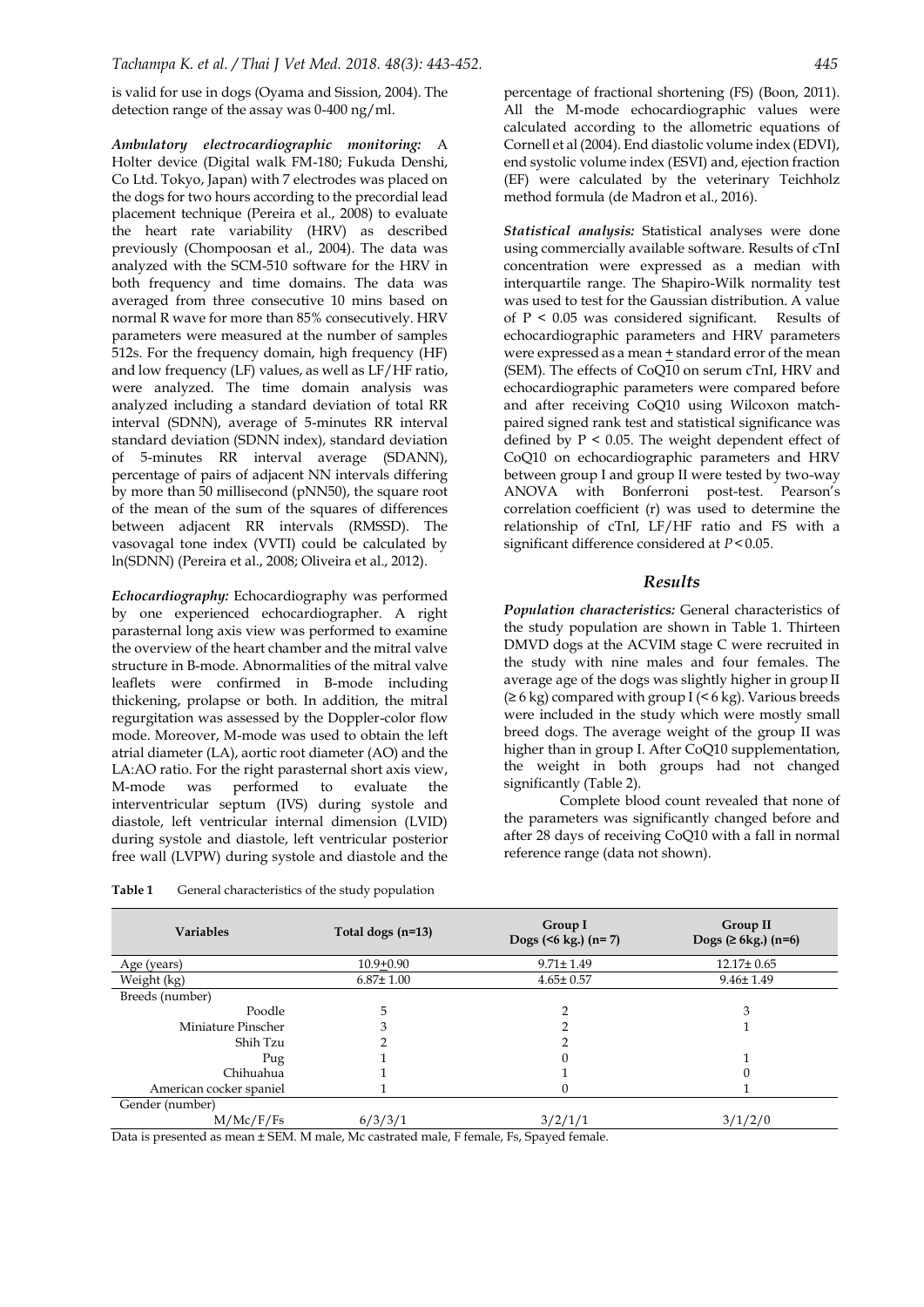| <b>Variables</b> |                         | Total dogs (n=13)       | Group I<br>Dogs $(56 \text{ kg.})$ $(n=7)$ |                         |                         | Group II<br>Dogs $(≥ 6kg.)$ (n=6) |
|------------------|-------------------------|-------------------------|--------------------------------------------|-------------------------|-------------------------|-----------------------------------|
| CoO10            | Before                  | After                   | Before                                     | After                   | Before                  | After                             |
| Weight (kg)      | $6.87 \pm 1.00$         | $6.78 \pm 0.96$         | $4.65 \pm 0.57$                            | $4.69 \pm 0.6$          | $9.46 \pm 1.49$         | $9.230 \pm 1.42$                  |
| $cTnI$ (ng/ml)   | 0.22<br>$(0.02 - 1.17)$ | 0.09<br>$(0.02 - 2.09)$ | 0.28<br>$(0.02 - 1.38)$                    | 0.21<br>$(0.02 - 3.09)$ | 0.22<br>$(0.01 - 2.48)$ | 0.02<br>$(0.02 - 1.58)$           |

**Table 2** Weight and cTnI concentration before and after receiving CoQ10 in study population.

Data is presented as mean ± SEM for weight and median with interquartile range for cTnI concentration.

*Plasma cTnI concentration:* Results of plasma cTnI concentrations are shown in Figure 1 and Table 2. In the beginning, 64% of dogs had elevated plasma cTnI ranging from 0.13 - 4.73 ng/mL. Whereas, 27% of dogs had an undetectable cTnI level. 71.4% of dogs with the elevated cTnI level before prescription of CoQ10 had a lower cTnI level (range; 0.02 - 2.89 ng/mL) after 28 days of receiving CoQ10 (Figure 1A). 28.6% of dogs had a higher cTnI level (range; 2.09-6.1 ng/mL) after prescribed CoQ10. There were two dogs with plasma

cTnI above the 75% percentile in pre-treatment dogs. Likewise, two dogs had plasma cTnI above the 75% percentile in post-treatment dogs. The scattered dot plot with a median of plasma cTnI concentration in group I and group II dogs is shown in Figure 1B and 1C, respectively. There was no difference in median cTnI level in either group of dogs. Although these results are not statistically significant, plasma cTnI concentration tended to decline in the treated dogs.



**Figure 1** Scatter dot plot show plasma concentrations of cardiac troponin-I (cTnI) before and after receiving CoQ10 in dogs with MMVD. A) All dogs, B) dogs weight less than six kilogram, C) dogs weight equal or over six kilogram. The median value is shown as the red horizontal line.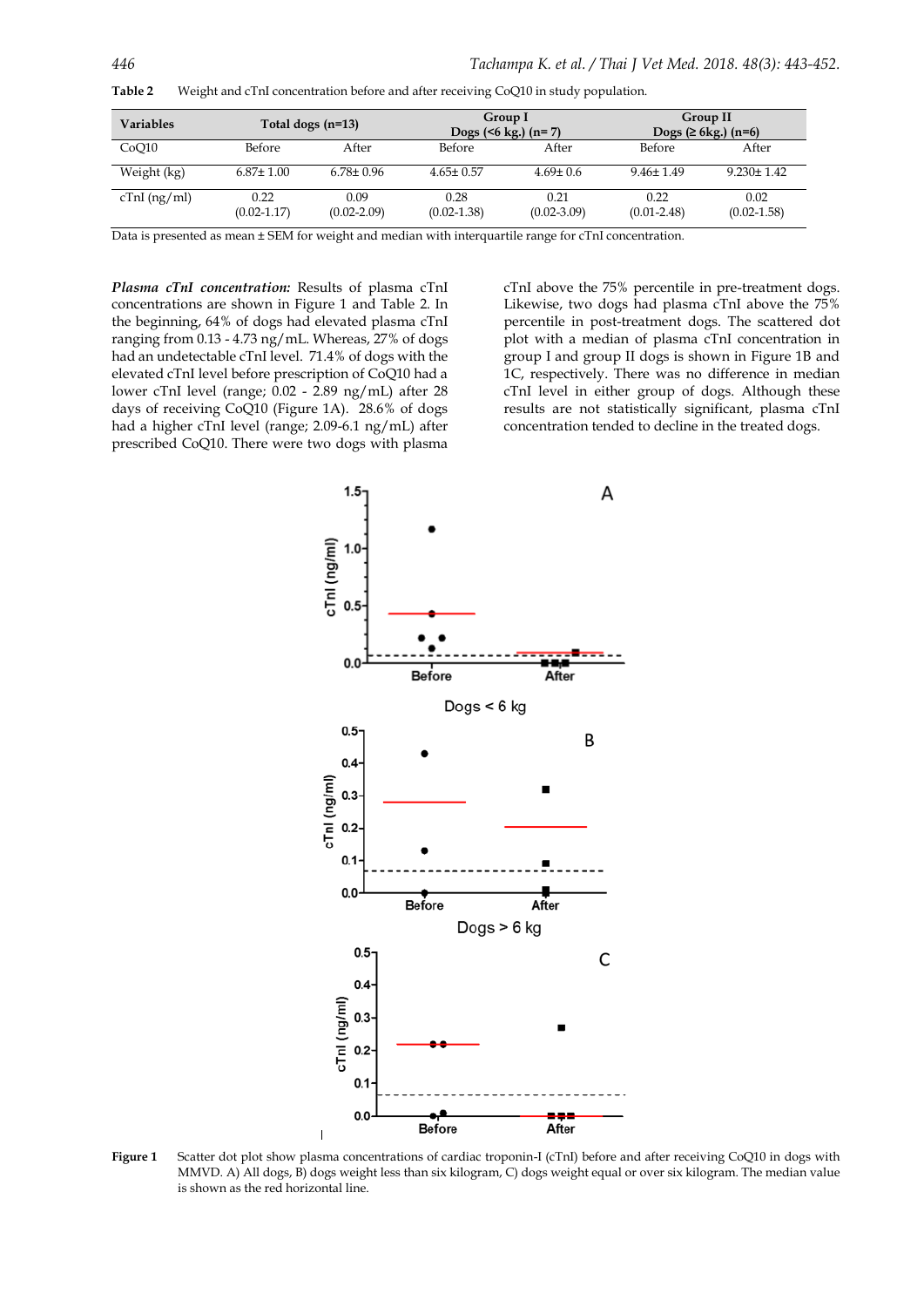|                                                                        |       |               | Group 1: $\text{Dogs} < 6 \text{ kg (n=7)}$ |            |          |       |               | Group II: $\text{Dogs} \ge 6 \text{ kg (n=6)}$ |            |         |                                                                                                                                                                                                                                                                                                                                                                                                                                     |
|------------------------------------------------------------------------|-------|---------------|---------------------------------------------|------------|----------|-------|---------------|------------------------------------------------|------------|---------|-------------------------------------------------------------------------------------------------------------------------------------------------------------------------------------------------------------------------------------------------------------------------------------------------------------------------------------------------------------------------------------------------------------------------------------|
| Parameters                                                             |       | <b>Before</b> |                                             | After      | p-value  |       | <b>Before</b> | After                                          |            | p-value |                                                                                                                                                                                                                                                                                                                                                                                                                                     |
|                                                                        | Mean  | <b>NES</b>    | Mean                                        | <b>NES</b> |          | Mean  | <b>SEM</b>    | Mean                                           | <b>SEM</b> |         |                                                                                                                                                                                                                                                                                                                                                                                                                                     |
| IVSd                                                                   | 51    | 0.03          | 0.42                                        | 0.05       | 0.12     | 0.48  | 0.03          | 0.39                                           | 0.03       | 0.22    |                                                                                                                                                                                                                                                                                                                                                                                                                                     |
|                                                                        | 1.48  | 0.18          | LZZ                                         | 717        | 0.43     | 1.85  | 0.22          | 1.25                                           | 0.31       | 0.05    |                                                                                                                                                                                                                                                                                                                                                                                                                                     |
| LVIDd<br>LVPWd                                                         | 0.53  | 0.07          | 0.48                                        | 0.09       | 0.73     | 0.61  | 0.05          | 0.68                                           | 0.24       | 0.82    |                                                                                                                                                                                                                                                                                                                                                                                                                                     |
| NSS                                                                    | 660   | Ξ             | 0.91                                        | 0.09       | 47       | 0.70  | 0.07          | 0.54                                           | 0.08       | 0.05    |                                                                                                                                                                                                                                                                                                                                                                                                                                     |
| LVIDs                                                                  | 0.81  | 0.09          | 0.77                                        | 0.08       | 0.94     | 66.0  | 0.23          | 0.77                                           | 0.21       | 0.25    |                                                                                                                                                                                                                                                                                                                                                                                                                                     |
| LVPWs                                                                  | 0.80  | 0.05          | 0.81                                        | 0.08       | 0.89     | 0.69  | 0.33          | 0.75                                           | 0.08       | 0.71    |                                                                                                                                                                                                                                                                                                                                                                                                                                     |
| $L\Lambda$                                                             | 1.18  | Ξ             | 0.99                                        | 0.09       | 0.24     | $\Xi$ | 0.I7          | 0.70                                           | 0.10       | 0.09    |                                                                                                                                                                                                                                                                                                                                                                                                                                     |
| $\overline{A}$ O                                                       | 0.71  | 0.03          | 0.73                                        | 0.07       | 0.94     | 0.74  | 0.07          | 0.66                                           | 0.07       | 0.68    |                                                                                                                                                                                                                                                                                                                                                                                                                                     |
| LA/AO                                                                  | 1.66  | 0.16          | 1.35                                        | 0.24       | 0.54     | 1.60  | 0.29          | 1.16                                           | 0.16       | 0.38    |                                                                                                                                                                                                                                                                                                                                                                                                                                     |
| ES                                                                     | 44.68 | 3.15          | 56.49                                       | 2.89       | $50.05*$ | 46.48 | 5.75          | 38.40                                          | 3.36       | 0.20    |                                                                                                                                                                                                                                                                                                                                                                                                                                     |
| EDVI                                                                   | 3.93  | 0.93          | 5.59                                        | 1.33       | 0.56     | 7.18  | 1.75          | 3.57                                           | 2.15       | 0.12    |                                                                                                                                                                                                                                                                                                                                                                                                                                     |
| EVSI                                                                   | 0.67  | E.<br>0       | 0.59                                        | 0.13       | 0.68     | 1.57  | 0.88          | 0.89                                           | 0.61       | 0.25    |                                                                                                                                                                                                                                                                                                                                                                                                                                     |
| Ë                                                                      | 80.07 | 4.8           | 87.44                                       | 7.97       | $40.05*$ | 82.86 | 5.01          | 76.31                                          | 4.36       | 0.37    |                                                                                                                                                                                                                                                                                                                                                                                                                                     |
|                                                                        |       |               |                                             |            |          |       |               |                                                |            |         | shortening; LA, left atrium; IV5d, interventricular septum end-diastolic thickness; LVPWd, left ventricular posterior wall end-diastolic thickness; EDVI, end diastolic volume index; EVSI, end systolic volume<br>Results listed as mean (± SEM) for echocardiographic measurements (in cm.). LVIDd, left ventricular internal diastolic dimension; Ao, aorta; LVIDs, left ventricular internal systolic dimension; FS, fractional |
| index; EF, ejection fraction. *P < 0.05 versus before receiving CoQ10. |       |               |                                             |            |          |       |               |                                                |            |         |                                                                                                                                                                                                                                                                                                                                                                                                                                     |
|                                                                        |       |               |                                             |            |          |       |               |                                                |            |         |                                                                                                                                                                                                                                                                                                                                                                                                                                     |

**Table 3** Echocardiographic values from 13 dogs with DMVD before and after CoQ10 supplementation.

Table 3

Echocardiographic values from 13 dogs with DMVD before and after CoQ10 supplementation.

HRV parameters from 13 dogs with DMVD before and after CoQ10 supplementation. **Table 4** HRV parameters from 13 dogs with DMVD before and after CoQ10 supplementation. Table 4

|                                 |        |            | Group I: $\text{Dogs} < 6 \text{ kg (n=7)}$ |            |             |        |                        | Group II: $\text{Dogs} \ge 6 \text{ kg (n=6)}$ |                                 |           |
|---------------------------------|--------|------------|---------------------------------------------|------------|-------------|--------|------------------------|------------------------------------------------|---------------------------------|-----------|
| Parameters                      | Before |            | After                                       |            | p-value     |        | Before                 |                                                | After                           | p-value   |
|                                 | Mean   | <b>NES</b> | Mean                                        | <b>SEM</b> |             | Mean   | <b>SEM</b>             | Mean                                           | <b>NBS</b>                      |           |
| HR (bpm)                        | 17.90  | 5.66       | 120.9                                       | P.99       | 0.69        | 114.5  | 90                     | 118.2                                          | 8.02                            | 0.77      |
| LF power (msec) <sup>2</sup>    | 2300   | 712        | 1926                                        | 1458       | 0.57        | 1029   | 228                    | 1315                                           | 163                             | 21        |
| HF power (msec) <sup>2</sup>    | 5034   | 1623       | 4196                                        | 1488       | 0.57        |        | 131                    |                                                | 1479                            | 90.C      |
| LF/HF                           | 0.67   | 0.19       | 0.70                                        | 0.17       | 0.68        |        | 0.22                   | 3132<br>1.00                                   | $0.4$<br>2953<br>11.16<br>11.16 | 0.56      |
| Total power (msec) <sup>2</sup> | 12093  | 2800       | 8569.97                                     | 1951.52    | 0.10        |        |                        |                                                |                                 | $_{0.09}$ |
| <b>SDANN</b> (msec)             | 46.81  | 8.08       | 30.88                                       | 4.12       | 0.07        |        | 1866<br>15.84<br>11.65 | 8578<br>45.88                                  |                                 | 0.96      |
| SDNN index (msec)               | 104.21 | 12.14      | 92.29                                       | 12.94      | 0.38        |        |                        | 86.29                                          |                                 | 0.05      |
| pNN50 (%)                       | 43.59  | 7.42       | 32.78                                       | 7.89       | 0.29        |        | 6.78                   | 26.45                                          | 4.98                            | 0.29      |
| RMSSD (msec)                    | 105.20 | 11.93      | 93.69                                       | 12.64      | 0.37        |        | 12.34                  | 88.51                                          | 11.94                           | 0.06      |
| Mean NN (msec)                  | 530.68 | 26.66      | 495.04                                      | 33.20      | 0.34        | 191.17 | 15.39                  | 492.25                                         | 27.42                           | 0.97      |
| VVTi                            | 4.85   | 0.10       | 4.67                                        | 0.14       | $\approx 0$ | 4.83   | 0.12                   | 4.90                                           | 0.23                            | 0.80      |

deviation<br>intervals of total RR interval average of 5-minutes; SDNN index, RR interval standard deviation; SDANN, standard deviation of 5-minutes RR interval average; pNN50, percentage of pairs of adjacent NN intervals of total RR interval average of 5-minutes; SDNN index, RR interval standard deviation; SDANN, standard deviation of 5-minutes RR interval average; pNN50, percentage of pairs of adja<br>differing by more than 50 milliseconds; differing by more than 50 milliseconds; RMSSD, the square root of the mean of the sum of the squares of differences between adjacent RR intervals; \*P < 0.05 versus before receiving CoQ10.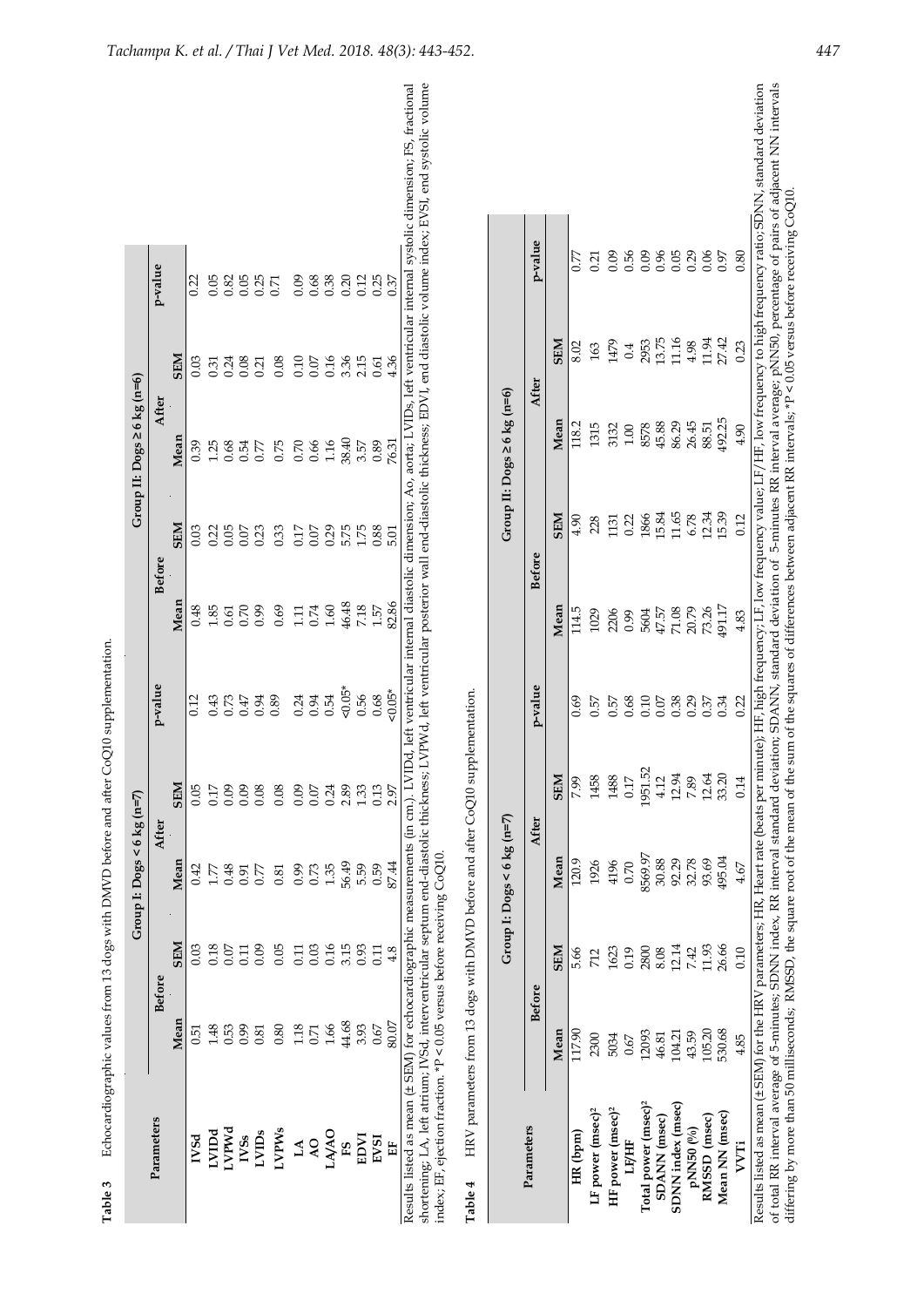*Echocardiographic study:* Echocardiographic data from the group I and group II dogs is presented in Table 3. There was no difference in the mean of IVSd, LVIDd, LVPWd, IVSs, LVIDs, LVPWs, and LA/AO between before and after receiving CoQ10. However, both systolic function parameters (i.e. FS and EF) were significantly increased ( $P < 0.05$ ) in group I dogs after oral administration of CoQ10 for 28 days. LVIDd and IVSs of group II dogs tended to decrease with a P-value equal to 0.05.

*Heart rate variability analysis:* The time-domain and frequency-domain parameters of HRV are shown in Table 4. There was no significant difference in heart rate before and after receiving CoQ10 in either group (Table 4). None of the time-domain parameters (i.e., SDANN, SDNN index, PNN50, RMSSD, Mean NN, and VVTi) was different between before and after

receiving CoQ10 in either group. Notably, SDNN index tended to increase in group II with a P-value equal to 0.05. For the frequency-domain analysis, there were no significant differences in the HF power, LF power, and LF/HF between before and after receiving CoQ10. Total power also showed no significant difference between groups.

*Correlation of cTnI, HRV, and echocardiographic values:* Pearson correlation of cTnI, echocardiographic values, and HRV parameters (Table 5) revealed significant positive correlation between cTnI and LF/HF ratio ( $r = 0.46$ ,  $P = 0.03$ , 95% CI 0.03 to 0.57, n = 26) and negative correlation between cTnI and FS ( $r = -$ 0.61,  $P = 0.0097$ ,  $95\%$  CI -11.41 to -1.86,  $n = 26$ ). Meanwhile, FS has a tendency to negatively correlate with LF/HF ratio (r = -0.55, P = 0.06, 95% CI -0.08 to 0.002).

**Table 5** Regression analysis of cTnI, Echocardiographic values, and HRV parameters.

| <b>Parameters</b>    | $cTnI$ (ng/ml)                            | FS $\left(\frac{0}{0}\right)$ | <b>LF/HF</b>             | <b>VVti</b>              |
|----------------------|-------------------------------------------|-------------------------------|--------------------------|--------------------------|
| cTnI(ng/ml)          |                                           | $r = -0.61$ , $p = 0.0097*$   | $r = 0.46$ , $p = 0.03*$ | $r = -0.11$ , $p = 0.61$ |
| FS(%)                |                                           |                               | $r = -0.55$ , $p = 0.06$ | $r = 0.14$ , $p = 0.52$  |
| LA/AO                | $r = -0.05$ , $p = 0.83$                  | $r = 0.28$ , $p = 0.20$       | $r = -0.06$ , $p = 0.77$ | $r = -.019$ , $p = 0.40$ |
| $LVIDd/N$ (cm/kg)    | $r = -0.12$ , $p = 0.59$                  | $r = -0.19$ , $p = 0.36$      | $r = 0.20$ , $p = 0.38$  | $r = 0.10$ , $p = 0.64$  |
| $\sim$ $\sim$ $\sim$ | $\sim$ $\sim$ $\sim$ $\sim$ $\sim$ $\sim$ | $AD \cap A =$                 |                          |                          |

Data is presented as correlation coefficient (r) with p-value; \*P<0.05.

#### *Discussion*

In humans, a number of trials with CoQ10 supplementation in heart failure patients demonstrated an improvement in cardiac function including EF and cardiac output (DiNicolantonio et al., 2015). To the best of the author's knowledge, this is the first veterinary clinical trial with an uncontrolled study to investigate the effects of CoQ10 supplementation in ACVIM stage C dogs with MMVD. Our results reveal that the 28 days of CoQ10 supplementation improved systolic function in small to middle-sized MMVD dogs.

CoQ10 supplementation to the MMVD dogs in the current study was in a soft-gel preparation. A previous study on bioavailability assessment of oral coenzyme Q10 formulations in dogs shown that soft-gel formulation is superior to regular power-filled formulations in regard to the bioavailability of the drug (Zaghloul et al., 2002).

The increased systolic function found in our study after MMVD dogs receiving CoQ10 was consistent with previous findings in several studies in humans (Lampertico and Comis, 1993; Langsjoen et al., 1997; Soongswang et al., 2005). By contrast, the only study in dogs experimentally induced CHF showed that at 4 weeks, none of the systolic function parameters (i.e. LVPSP, +dP/dt, and EF) in CoQ10 treated group was significantly different from the control although those parameters showed a tendency to increase. This may be due to the limitation in the number of animals in that study (n=6) and the difference in method to obtain parameters (in vivo catheterization). In the present study, we used FS and EF from echocardiography as a systolic function parameter. The increased systolic function can be explained by the fact that CoQ10 is a factor required during ATP production in mitochondria. Thus, CoQ10

supplementation may improve ATP availability for cardiac muscle contraction. The previous report showed that severity of CHF was found to be associated with a low level of plasma CoQ10 (Svete et al., 2017). Secondly, based on a previous study (Freeman et al., 2005), CoQ10 may protect cardiomyocytes from injury through its antioxidant action. Thirdly, CoQ10 was found to decrease vascular resistance via preventing nitric oxide destruction and therefore allowed blood flow from the heart to move forward more easily (van den Heuvel et al., 2000). The improved systolic function was not observed in group II dogs (B.W.  $\geq 6$  kg). Since the recommended dose of CoQ10 (Dove, 2001) was given per dog, not per body weight, we think that the dose given to group II dogs was not enough to see the effect. Therefore, we suggest that a supplementation of CoQ10 in dogs should be calculated from the body weight of the dog. The limitation here in this study is that we did not measure the serum concentration of CoQ10 in MMVD dogs. Our speculation needs further investigation.

Cardiac troponin I is a specific biomarker for cardiomyocyte injury (Liquoriet al., 2014). Upon sarcolemmal membrane rupture during injury, the free cardiac troponin I is released into the circulation. In canines, cTnI can be detected as early as 4 hours and peaks at 10 to 16 hours after experimentally induced myocardial infarction (Well and Sleeper, 2008). The half-life of cTnI is around 70 minutes (Jaffe et al., 1996). Therefore, the increased cTnI level at the beginning of the experiment in dogs may reflect an ongoing release of cTnI due to a continuous remodeling process, rather than an acute myocardial injury. Previous reports have shown that a high level of cTnI in serum has been found, in mitral valve diseases (Oyama and Sission, 2004; Falk et al., 2013). Similarly, we found that sixty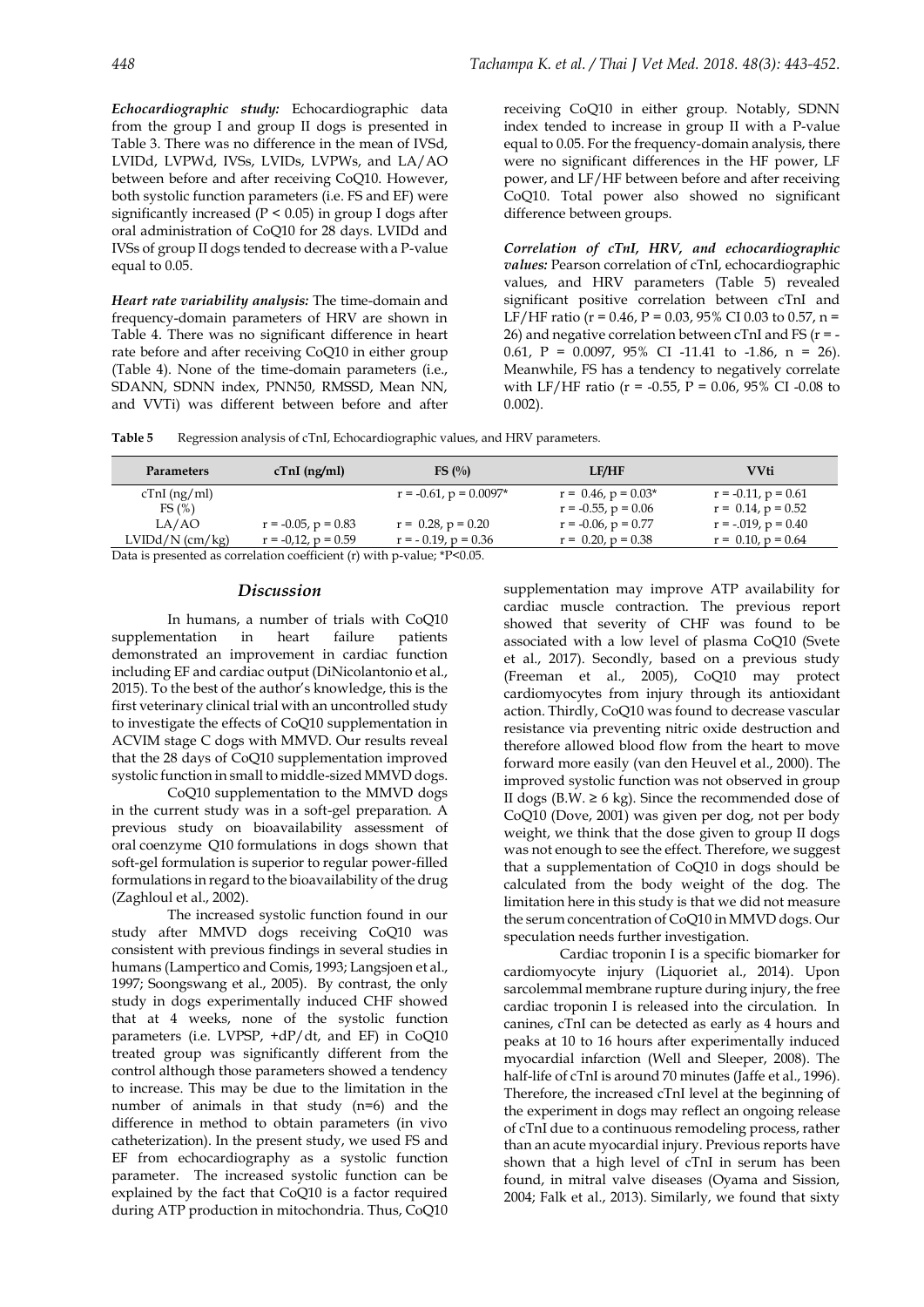percent of the MMVD dogs in the current study had elevated cTnI concentrations. The cardioprotective effect of CoQ10 was tested after 28 days of receiving CoQ10 and showed that seventy percent of these dogs had a lower cTnI level. Despite this, there was no statistical difference between the before and after group but cTnI seemed to be lower in the CoQ10 supplementation group. However, this result is in agreement with a few previous reports in human (Taggart el al., 1996; Aslanabadi et al., 2016) in which cardiac biomarkers (i.e. myoglobin, creatine kinase, cTnT, and cTnI) did not significantly change in patients who had undergone heart operations with short-term CoQ10 supplementation. Therefore, it is likely that cardiac biomarkers may not be a sensitive method for detecting the cardioprotective effect of CoQ10 clinically.

HRV is a noninvasive tool for evaluating the activities of the ANS and also provides a powerful way to observe the relationship between the sympathetic and parasympathetic nervous system. Certain parts of the spectral components of HRV are known as a reflection of possibilities of ANS to modulate heart rate. The high frequency (HF) component of HRV representing parasympathetic activity and the low frequency (LF) component of HRV representing sympathetic or both mixed sympathetic and vagal modulation activities (Rajendra Acharya et al., 2006). LF/HF ratio is proposed as a measurement of sympathovagal activity balance (Malliani et al., 1991). A higher LF/HF ratio means a predominant sympathetic activity stage. On the other hand, a lower LF/HF ratio reflects the predominance of vagal modulation activity (Milicevic, 2005). At present, there are only a few studies that have investigated HRV in symptomatic dogs with MMVD (Oliveira et al., 2012; Rasmussen et al., 2014). Those studies indicated either a decrease in parasympathetic activity or increased sympathetic modulation of HR in MMVD dog with HF. In the current pilot study, we found that CoQ10 supplementation in MMVD dogs had no effect on HRV parameters and hence autonomic function was unaltered. This result may imply that either CoQ10 had no direct effect on autonomic function or it may prevent a vicious chronic sympathetic activation found in HF patients. However, in our study, LF/HF ratio was found to correlate positively with cTnI level. This result suggests that with low sympathetic activation, the cardiac muscle is likely to be less damaged. Moreover, LF/HF ratio had a tendency to correlate negatively with FS in dogs after CoQ10 prescription. This result also implies that CoQ10 improved systolic function independent of sympathetic activation (i.e. via enhancement of ATP production). The effect of CoQ10 on HRV was studied in healthy human subjects (Zheng and Moritani, 2008). The study discovered that during exercise, subjects with CoQ10 supplementation had an enhanced over-all ANS activity as indicated by total power. However, the mechanism by which CoQ10 augmented ANS in human was unclear.

*Limitations:* We tried to minimize factors that may influence the study, therefore, drugs previously reported to affect the HRV were excluded from our study (e.g. digitalis, beta-blocker, and spironolactone)

(Shehab et al., 2008). However, dogs still received other medication (i.e. enalapril and/or furosemide) since these dogs were under cardiac therapy and represented routine cases in clinical practice. The effect of enalapril on HRV was reported previously (Chompoosan et al., 2014) in which in asymptomatic MMVD dogs (stage B1 or B2), enalapril decreased sympathetic tone after 14 days. On the other hand, we did not observe changes in sympathetic tone even though these dogs were also prescribed with enalapril. This can be explained by the following reasons. Our studied population were symptomatic MMVD dogs which had different backgrounds of sympathetic activity. The dogs in our study had already been given enalapril before the study. The direct effect of enalapril on HRV in stage C MMVD dogs had not been tested before. Moreover, studies in humans showed that ACE inhibitors did not alter vagal tone as assessed by HRV (Packer, 1985). The effect of furosemide on HRV has not been tested elsewhere. Whether this drug may influence tested parameters is unknown. Nevertheless, we believed that both enalapril and furosemide had a minimal effect on our results. However, the Holter analysis software was designed for use in humans which added some limitations to the Holter analysis.

In summary, the clinical benefit after 4 weeks-CoQ10 supplementations in MMVD dogs with the symptom of HF is the improvement of systolic function. CoQ10 did not alter sympathovagal balance in MMVD dogs. The cardio-protective effect of CoQ10 was not observed. Supplementation dose of CoQ10 should be based on the body weight. The large randomized clinical trials are needed to ensure this beneficial effect.

#### *Acknowledgements*

This study was supported in part by funding from a special project (2013) and Chulalongkorn University Vaterinary Science Research Fund (2011) to K.T. We would like also to special thanks to Prof. Dr. Kazuo Katoh, Tohoku University (Sendai, Japan) for his valuable comment and review of this manuscript as supported by the Ratchadaphiseksomphot Endownment fund, 2018, Chulalongkorn University.

*Conflict of Interest:* The authors declare no conflict of interest.

#### *References*

- Aslanabadi N, Safaie N, Asgharzadeh Y, Houshmand F, Ghaffari S, Garjani A, Dousti S, Hamishehkar H and Entezari-Maleki T 2016. The randomized clinical trial of coenzyme Q10 for the prevention of periprocedural myocardial injury following elective percutaneous coronary intervention. Cardiovasc Ther. 34(4): 254-260.
- Atkins C, Bonagura J, Ettinger S, Fox P, Gordon S, Haggstrom J, Hamlin R, Keene B, Luis‐Fuentes V and Stepien R 2009. Guidelines for the diagnosis and treatment of canine chronic valvular heart disease. J Vet Intern Med. 23(6): 1142-1150.
- Boon J A 2011. Evaluation of size, function and hemodynamic. In: Veterinary Echocardiography.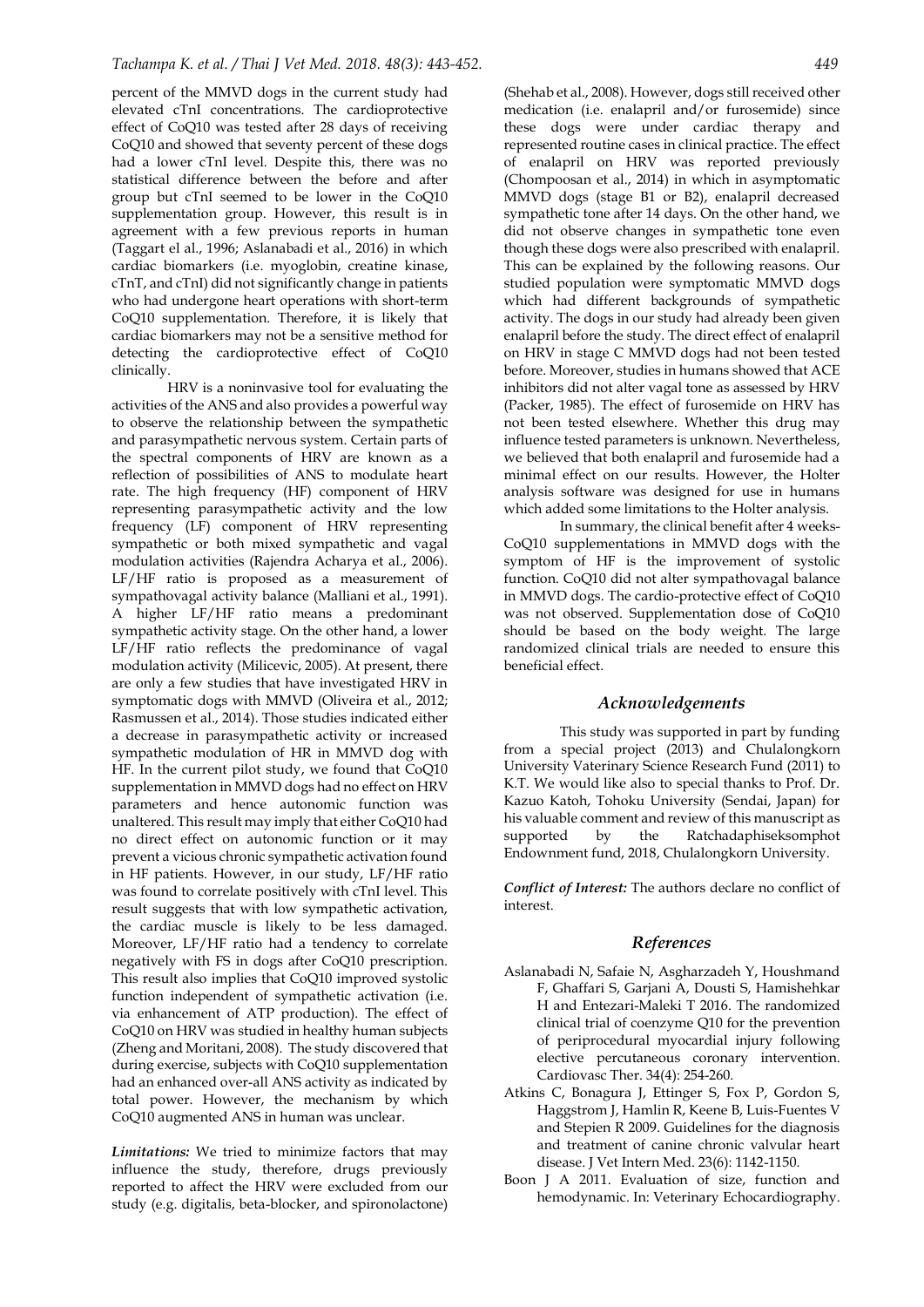2nd ed. (Boon J. A. ed), Wiley-Blackwell, Chichester. p. 153–266.

- Chompoosan C, Buranakarl C, Chaiyabutr N and Chansaisakorn W 2014. Decreased sympathetic tone after short-term treatment with enalapril in dogs with mild chronic mitral valve disease. Res Vet Sci. 96(2): 347-354.
- Cornell CC, Kittleson MD, Torre PD, Häggström J, Lombard CW, Pedersen HD, Vollmar A and Wey A 2004. Allometric scaling of M‐mode cardiac measurements in normal adult dogs. J Vet Intern Med. 18(3): 311-321.
- de Madron E, Chetboul V and Bussadori C 2015. Clinical Echocardiography of the Dog and Cat-E-Book. Elsevier Health Sciences.
- de Oliveira TP, de Alvarenga Mattos R, da Silva, RB, Rezende, RA and de Lima JR 2013. Absence of parasympathetic reactivation after maximal exercise. Clin Physiol Funct Imaging. 33: 143-149.
- Detweiler DK and Patterson DF 1965. The prevalence and types of cardiovascular disease in dogs. Ann N Y Acad Sci. 127(1): 481-516.
- DiNicolantonio JJ, Bhutani J, McCarty MF and O'Keefe JH 2015. Coenzyme Q10 for the treatment of heart failure: a review of the literature. Open heart. 2(1): e000326.
- Dove RS 2001. Nutritional therapy in the treatment of heart disease in dogs. Altern Med Rev. 6 Suppl: S38-45.
- Falk T, Ljungvall I, Zois NE, Hoglund K, Olsen LH, Pedersen HD and Haggstrom J 2013. Cardiac troponin-I concentration, myocardial arteriosclerosis, and fibrosis in dogs with congestive heart failure because of myxomatous mitral valve disease. J Vet Intern Med. 27(3): 500- 506.
- Freeman LM, Rush JE, Milbury PE and Blumberg JB 2005. Antioxidant status and biomarkers of oxidative stress in dogs with congestive heart failure. J Vet Intern Med. 19(4): 537-541.
- Greenberg S and Frishman WH 1990. Co-enzyme Q10: a new drug for cardiovascular disease. J Clin Pharmacol. 30(7): 596-608.
- Harker-Murray AK, Tajik AJ, Ishikura F, Meyer D, Burnett JC and Redfield MM 2000. The role of coenzyme Q10 in the pathophysiology and therapy of experimental congestive heart failure in the dog. J Card Fail. 6(3): 233-242.
- Hillege HL, Girbes AR, de Kam PJ, Boomsma F, de Zeeuw D, Charlesworth A, Hampton JR and van Veldhuisen DJ 2000. Renal function, neurohormonal activation, and survival in patients with chronic heart failure. Circulation. 102(2): 203-210.
- Jaffe AS, Landt Y, Parvin CA, Abendschein DR, Geltman EM and Ladenson JH 1996. Comparative sensitivity of cardiac troponin I and lactate dehydrogenase isoenzymes for diagnosing acute myocardial infarction. Clin Chem. 42(11): 1770-1776.
- Kumar A, Kaur H, Devi P, and Mohan V 2009. Role of coenzyme Q10 (CoQ10) in cardiac disease, hypertension, and Meniere-like syndrome. Pharmacol Ther. 124(3): 259-268.
- Lampertico M and Comis S 1993. Italian multicenter study on the efficacy and safety of coenzyme Q10 as adjuvant therapy in heart failure. Clin Investig. 71(8 Suppl): S129-133.
- Langsjoen PH, Langsjoen A, Willis R and Folkers K 1997. Treatment of hypertrophic cardiomyopathy with coenzyme Q10. Mol Aspects Med. 18 Suppl: S145-151.
- Liquori ME, Christenson RH, Collinson PO and Defilippi CR 2014. Cardiac biomarkers in heart failure. Clin Biochem. 47(6): 327-337.
- Littarru GP and Tiano L 2007. Bioenergetic and antioxidant properties of coenzyme Q10: recent developments. Mol Biotechnol. 37(1): 31-37.
- Malliani A, Pagani M and Lombardi F 1991. Neurovegetative regulation and cardiovascular diseases. Ann Ital Med Int. 6(4 Pt 2): 460-469.
- Milicevic G 2005. Low to high frequency ratio of heart rate variability spectra fails to describe sympathovagal balance in cardiac patients*.* Coll Antropol. 29(1): 295-300.
- Oliveira MS, Muzzi RA, Araujo RB, Muzzi LA, Ferreira DF and Nogueira R, Silva EF 2012. Heart rate variability parameters of myxomatous mitral valve disease in dogs with and without heart failure obtained using 24-hour Holter electrocardiography. Vet Rec. 170(24): 622.
- Oyama MA and Sisson DD 2004. Cardiac troponin-I concentration in dogs with cardiac disease. J Vet Intern Med. 18(6): 831-839.
- Packer M 1985. Sudden unexpected death in patients with congestive heart failure: a second frontier. Circulation. 72(4): 681-685.
- Pereira YM, Woolley R, Culshaw G, French A and Martin M 2008. The vasovagal tonus index as a prognostic indicator in dogs with dilated cardiomyopathy. J Small Anim Pract. 49(11): 587- 592.
- Petrie JP 2005. Practical application of Holter monitoring in dogs and cats. Clin Tech Small Anim Pract. 20(3): 173-181.
- Rajendra AU, Paul JK, Kannathal N, Lim CM and Suri JS 2006. Heart rate variability: a review. Med Biol Eng Comput. 44(12): 1031-1051.
- Rasmussen CE, Falk T, Domanjko Petric A, Schaldemose M, Zois NE, Moesgaard SG, Ablad B, Nilsen HY, Ljungvall I, Hoglund K, Haggstrom J, Pedersen HD, Bland JM and Olsen LH 2014. Holter monitoring of small breed dogs with advanced myxomatous mitral valve disease with and without a history of syncope. J Vet Intern Med. 28(2): 363-370.
- Sagols E and Priymenko N 2011. Oxidative stress in dog with heart failure: the role of dietary Fatty acids and antioxidants. Vet Med Int. 2011: 180206.
- Shehab A, Elnour AA and Struthers AD 2008. A randomised, controlled, double-blind, cross-over pilot study assessing the effects of spironolactone, losartan and their combination on heart rate variability and QT dispersion in patients with chronic heart failure. Cardiovasc J Afr. 19(6): 292- 296.
- Sleeper MM, Clifford CA and Laster LL 2001. Cardiac troponin I in the normal dog and cat. J Vet Intern Med*.* 15(5): 501-503.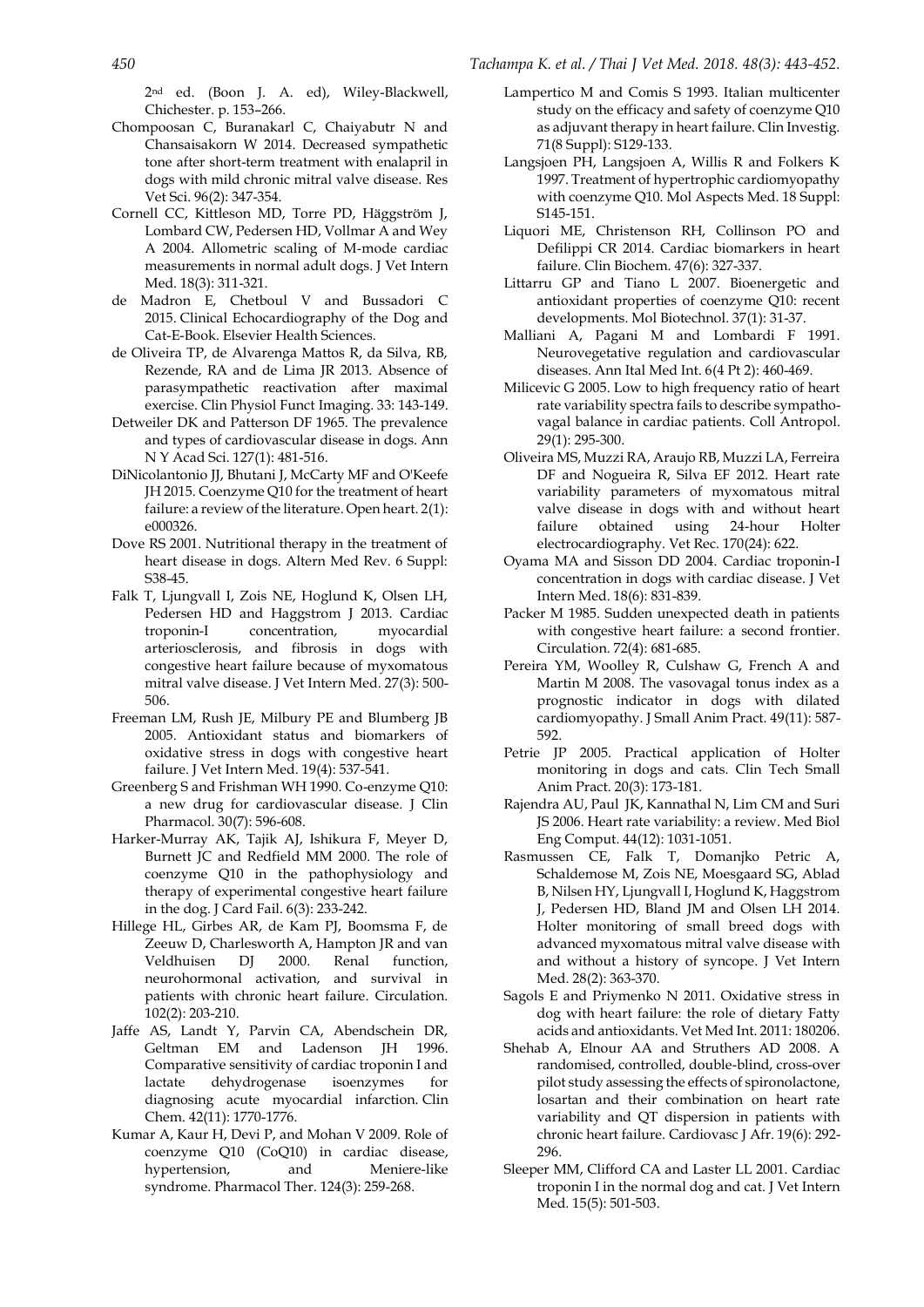- Soongswang J, Sangtawesin C, Durongpisitkul K, Laohaprasitiporn D, Nana A, Punlee K and Kangkagate C 2005. The effect of coenzyme Q10 on idiopathic chronic dilated cardiomyopathy in children. Pediatr Cardiol. 26(4): 361 -366.
- Svete AN, Verk B, Seliskar A, Tomsic K, Krizman, PJ and Petric AD 2017. Plasma coenzyme Q10 concentration, antioxidant status, and serum N terminal pro-brain natriuretic peptide concentration in dogs with various cardiovascular diseases and the effect of cardiac treatment on measured variables. Am J Vet Res. 78(4): 447 -457.
- Taggart DP, Jenkins M, Hooper J, Hadjinikolas L, Kemp M, Hue D and Bennett G 1996. Effects of short -term supplementation with coenzyme Q10 on myocardial protection during cardiac operations. Ann Thorac Surg. 61(3): 829 -833.
- Thrusfield M 1985. Data recording in general practice. In Pract. 7: 128 -138.
- van den Heuvel AF, van Veldhuisen DJ, van der Wall EE, Blanksma PK, Siebelink HM, Vaalburg WM, van Gilst WH and Crijns HJ 2000. Regional myocardial blood flow reserve impairment and metabolic changes suggesting myocardial ischemia in patients with idiopathic dilated cardiomyopathy. J Am Coll Cardiol. 35(1): 19 -28.
- Wells SM and Sleeper M 2008. Cardiac troponins. J Vet Emer Crit Car. 18(3): 235 -245.
- Whitney JC 1974. Observations on the effect of age on the severity of heart valve lesions in the dog. J Small Anim Pract. 15(8): 511 -522.
- Zaghloul AA, Gurley B, Khan M, Bhagavan H, Chopra R and Reddy I 2002. Bioavailability assessment of oral coenzyme Q10 formulations in dogs. Drug Dev Ind Pharm*.* 28(10): 1195 -1200.
- Zheng A and Moritani T 2008. Influence of CoQ10 on autonomic nervous activity and energy metabolism during exercise in healthy subjects. J Nutr Sci Vitaminol (Tokyo). 54(4): 286 -290.